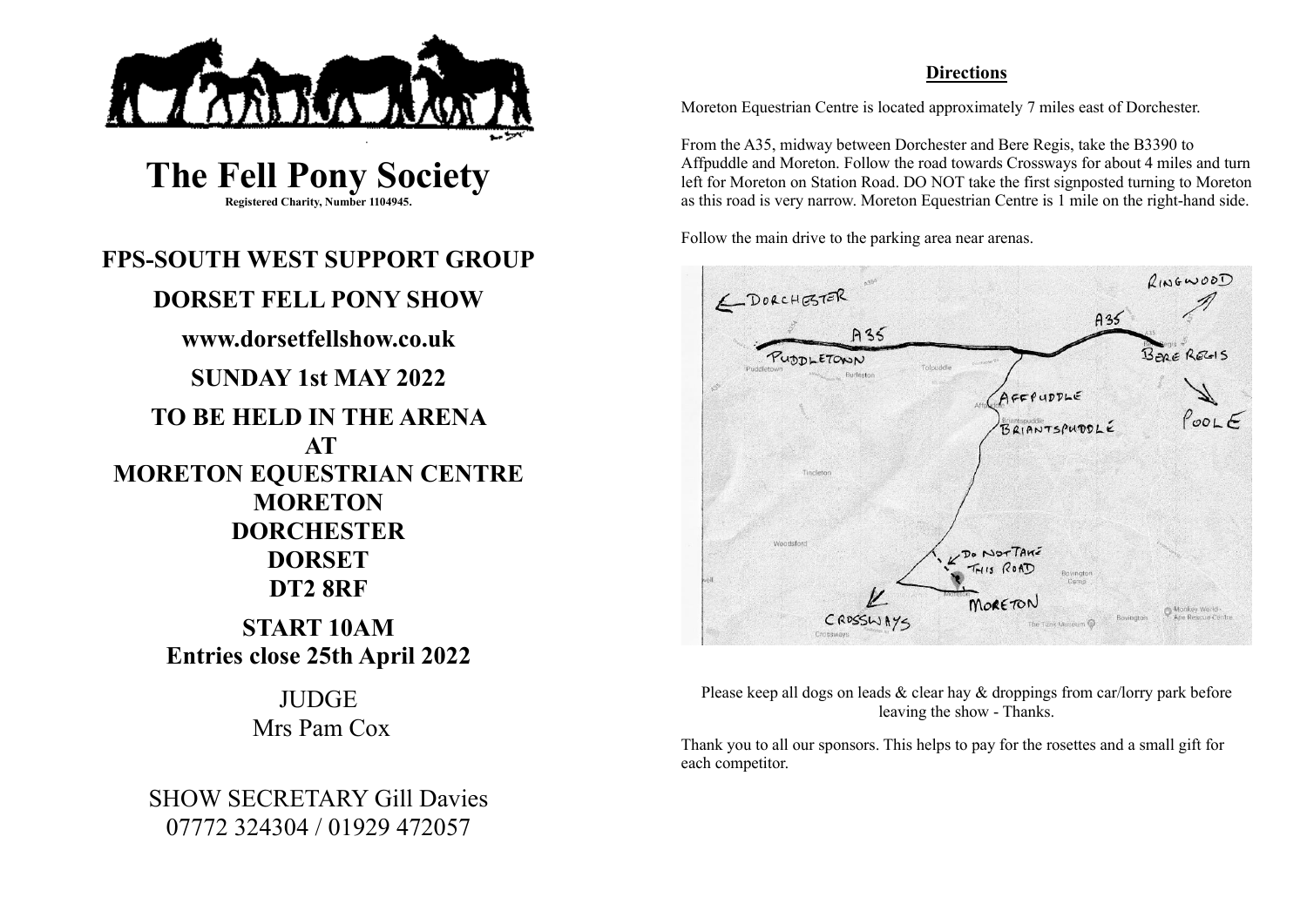## **In Hand**

Class 1 Fell Stallions 4 years and over.

Class 2 Fell Mares 4yrs & over.

Class 3 Fell Geldings 4yrs & over.

Class 4 Fell Veterans 15yrs & over

Class 5 Potential driving pony. MUST be shown in hand, no long reining.

Class 6 Pairs (class may be entered on the day)

In Hand Championship for  $1^{st}$  &  $2^{nd}$  places classes 1,2,3,4,5.

Class 7 Fell Youngstock, yearlings, 2 & 3 year old Filly or Gelding. Rosettes for best yearling, 2 year old and 3 year old.

Class 8 Fell Youngstock, Colts aged 2 or 3. Rosette for best 2 year old and 3 year old.

Youngstock Championship for 1<sup>st</sup> & 2<sup>nd</sup> places classes 7,8. There is a cash prize of £50 for the youngstock champion, kindly donated by Lydvale Fells.

Inter Area Championship Qualifier for highest placed South West member in classes 1,2,3,4,5,7,8. The winner will represent the South West in the Inter Area Championship at the Southern Show.

1 Hour Break - the arena may be used for warming up for ridden classes.

#### **Ridden**

Class 9 Fell Novice Ridden – pony not to have been placed in any ridden class (with 4 or more entries) in the last 2 seasons.

Class 10 Fell Stallions

Class 11 Fell Mares

Class 12 Fell Geldings

Class 13 Fell Veterans 15yrs & over

Class 14 Fell Stallions & Geldings Traditional Ridden class – walk and trot only.

Class 15 Fell Mares Traditional Ridden class – walk and trot only.

Fell Ridden Championship for  $1^{st}$  &  $2^{nd}$  places classes 9,10,11,12,13,14,15.

Fell Supreme Championship for Youngstock, In Hand and Ridden Champion & Reserve

#### **Dressage**

Dressage classes will not be held this year, however they may be re-introduced in the future if there is enough demand.